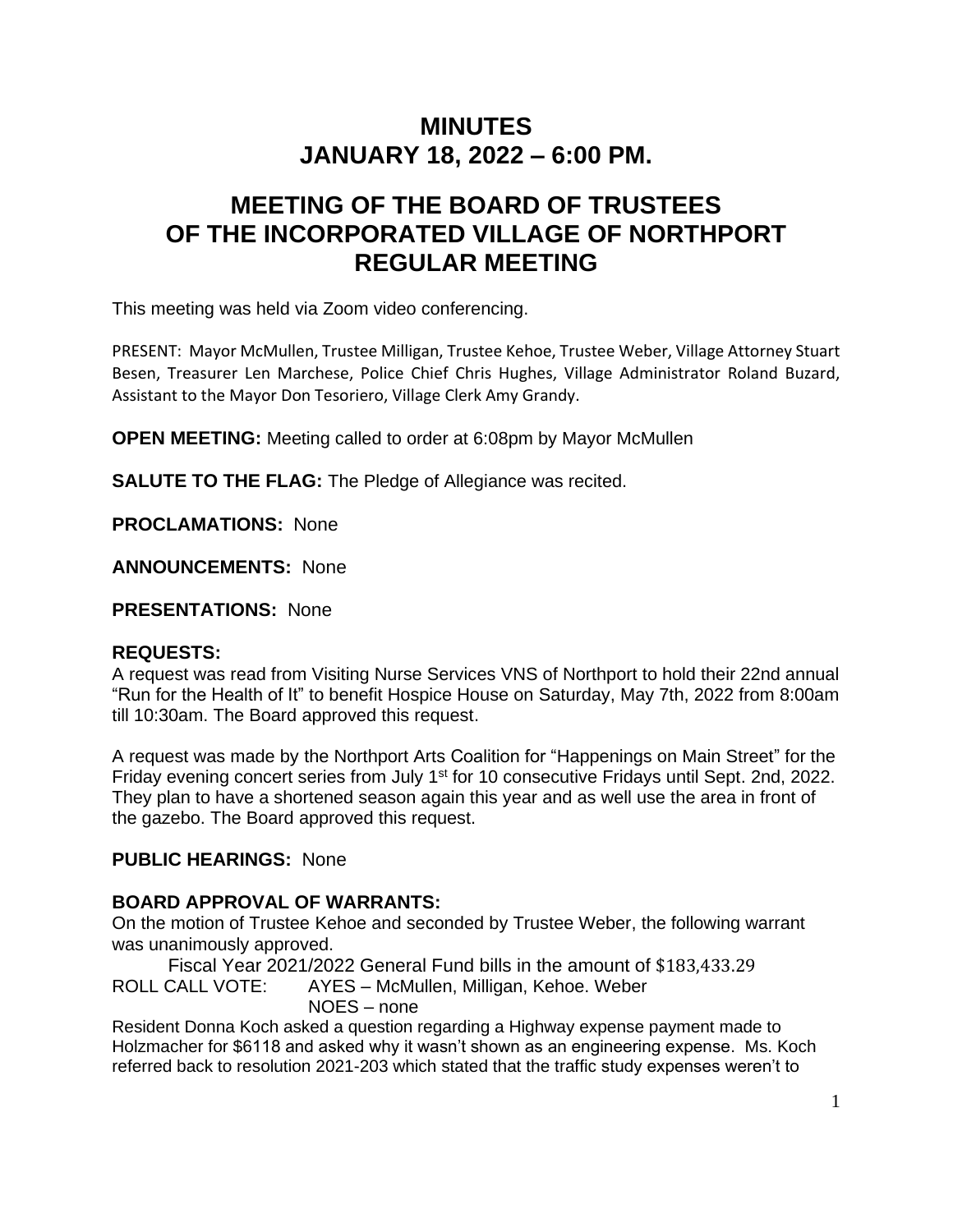exceed \$6000. Treasurer Marchese responded that it was for multiple items including the traffic study and drainage work. Ms. Koch commented that the bills were normally broken down and Mr. Marchese responded that the reports were being run differently to make them more streamlined and easier to read. She also asked about a payment made to Gregg Suriano to which Siobhan Costello identified as reimbursement to the new fire marshal for fingerprints.

On the motion of Trustee Kehoe and seconded by Trustee Milligan, the following warrant was unanimously approved.

Fiscal Year 2021/2022 Sewer Fund bills in the amount of \$18,831.72 ROLL CALL VOTE: AYES – McMullen, Milligan, Kehoe, Weber NOES - none

On the motion of Trustee Weber and seconded by Trustee Kehoe, the following warrant was unanimously approved.

Fiscal Year 2021/2022 Fire Department bills in the amount of \$198,986.45 ROLL CALL VOTE: AYES – McMullen, Milligan, Kehoe,

NOES - none

ABSTAINED - Weber

Ms. Koch questioned a payment of \$378 to Seymour's boatyard identified as boat expenses to which Trustee Weber replied it was fuel expenses. Trustee Weber verified this expense.

On the motion of Trustee Kehoe and seconded by Trustee Milligan, the following warrant was unanimously approved.

Fiscal Year 2021/2022 Payroll Week 1/14/2022 - General Payroll - \$254,601.77 ROLL CALL VOTE: AYES – McMullen, Milligan, Kehoe. Weber NOES - none

On the motion of Trustee Kehoe and seconded by Trustee Milligan, the following warrant was unanimously approved.

Fiscal Year 2021/2022 Payroll Week 1/14/2022 - Sewer Payroll - \$15,311.23 ROLL CALL VOTE: AYES – McMullen, Milligan, Kehoe. Weber NOES - none

## **BUSINESS/COMMISSIONERS REPORTS:**

 Trustee Kehoe announced that he and Trustee Weber attended the grand opening of the new Dunkin Donuts location out of the village but across from Pumpernickels and complimented them on the facility and mentioned that they have already doubled their weekly volume from the previous location – primarily thanks to the drive thru. Trustee Kehoe also thanked Don Tesoriero and Roland Buzard for issuing permits for Whales Tales which enabling them to re-open quickly for the season.

 Trustee Milligan reported that last summer Roland Buzard had an engineering firm do a professional assessment of the village dock which is now 57 years old and as expected, despite the recent light maintenance done, the substructure is in need of attention and with the help of this report, we can create RFPs and schedule a maintenance program over several years to get repairs on the right track. Resident Joe Sabia asked if we have an idea on the cost of this project and Trustee Milligan replied that we aren't at that point yet. The study will help us prioritize the work and determine the scope. Mr. Sabia asked if there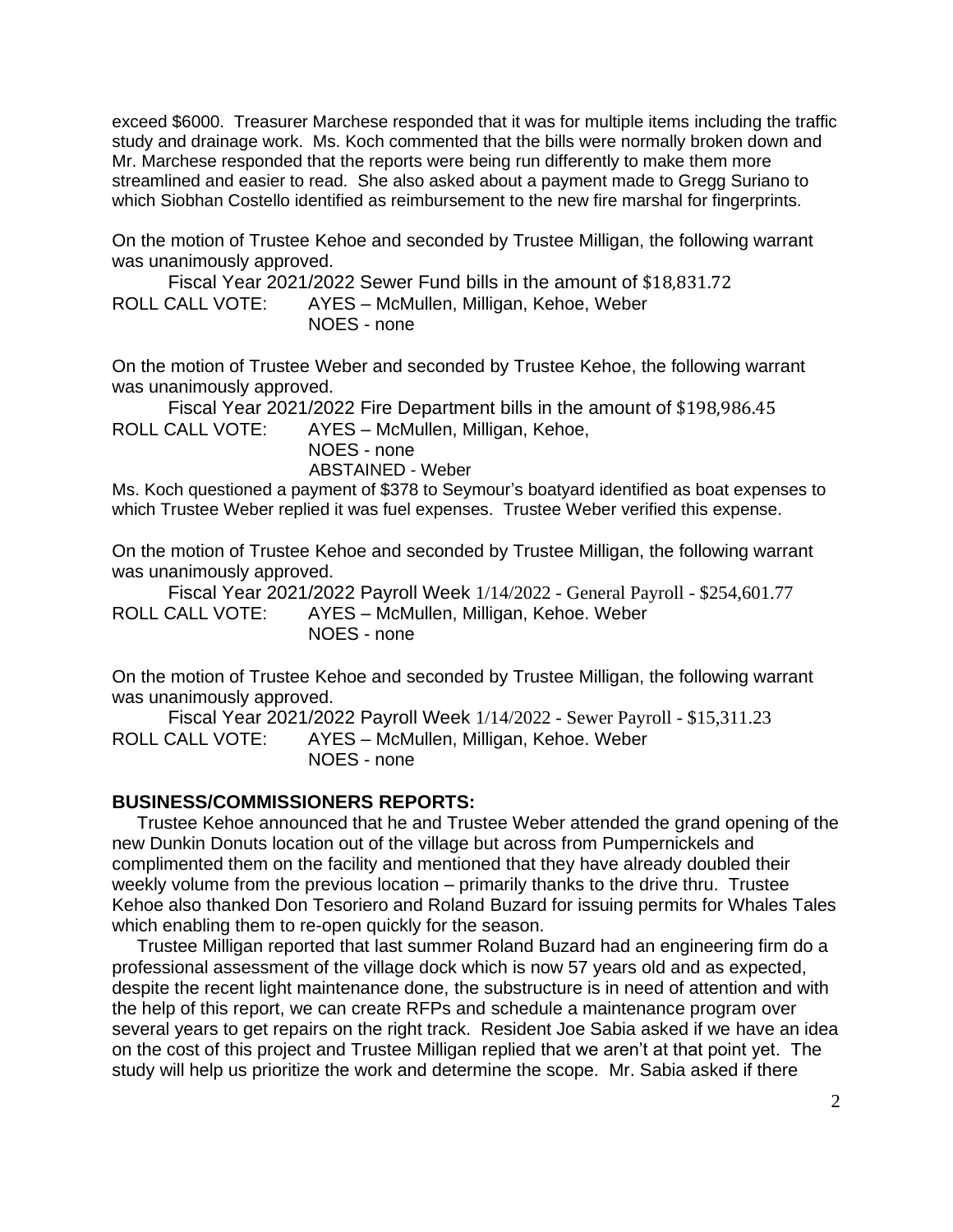were any major problems and Trustee Milligan replied there are some pilings that will be priorities but the goals is to create a maintenance plan for the future.

 Trustee Weber reported that while visiting Village Hall earlier today, he fielded a phone call from a resident calling to compliment the Highway department on the lighting on the dock and in the park over the holidays.

 Mayor McMullen commented that although he is happy to see Dunkin Donuts being successful, he has asked the Village Administrator to contact NYS Dept of Transportation to readdress the traffic situation on that corner.

## **TREASURER REPORT:** none

## **CHIEF OF POLICE REPORT:** none

**CORRESPONDENCE:** none

**NOTICES:** none

## **RESOLUTIONS:**

On the motion of Trustee Weber and seconded by Trustee Kehoe, the following resolution was approved.

## **RESOLUTION: 2022 – 9 ~ APPROVAL OF THE MINUTES**

BE IT RESOLVED: The minutes of the January 4<sup>th</sup>, 2022 meeting are hereby accepted. ROLL CALL VOTE: AYES – McMullen, Milligan, Weber

# NOES - Kehoe

On the motion of Trustee Milligan and seconded by Trustee Kehoe, the following resolution was approved.

# **RESOLUTION 2022 – 10 ~ BENCOR CONTRIBUTION**

**BE IT RESOLVED:** Police Officer Ramonetti is hereby authorized to deposit unused accrual time into the Bencor Retirement Fund, and

**FURTHER RESOLVED:** The Treasurer is authorized to make all other necessary budget adjustments.

Trustee Kehoe asked why the number of days was not included and Treasurer Marchese responded that that was not required for the resolution.

ROLL CALL VOTE: AYES – McMullen, Milligan, Weber NOES - Kehoe

# **PUBLIC PARTICIPATION:**

- The first resident to speak was Effie Huber who brought up her concern for a large cap (possibly sewer) on the lawn of 81 Scudder Ave that seems dangerous with eroded soil coverage. The Mayor asked Roland Buzard to check it out.
- Next to speak was Joe Sabia who reported his concern with a gas generator that was being run at the Fish Market with extension cords. The mayor replied that this would be referred to one of the Fire Marshals.